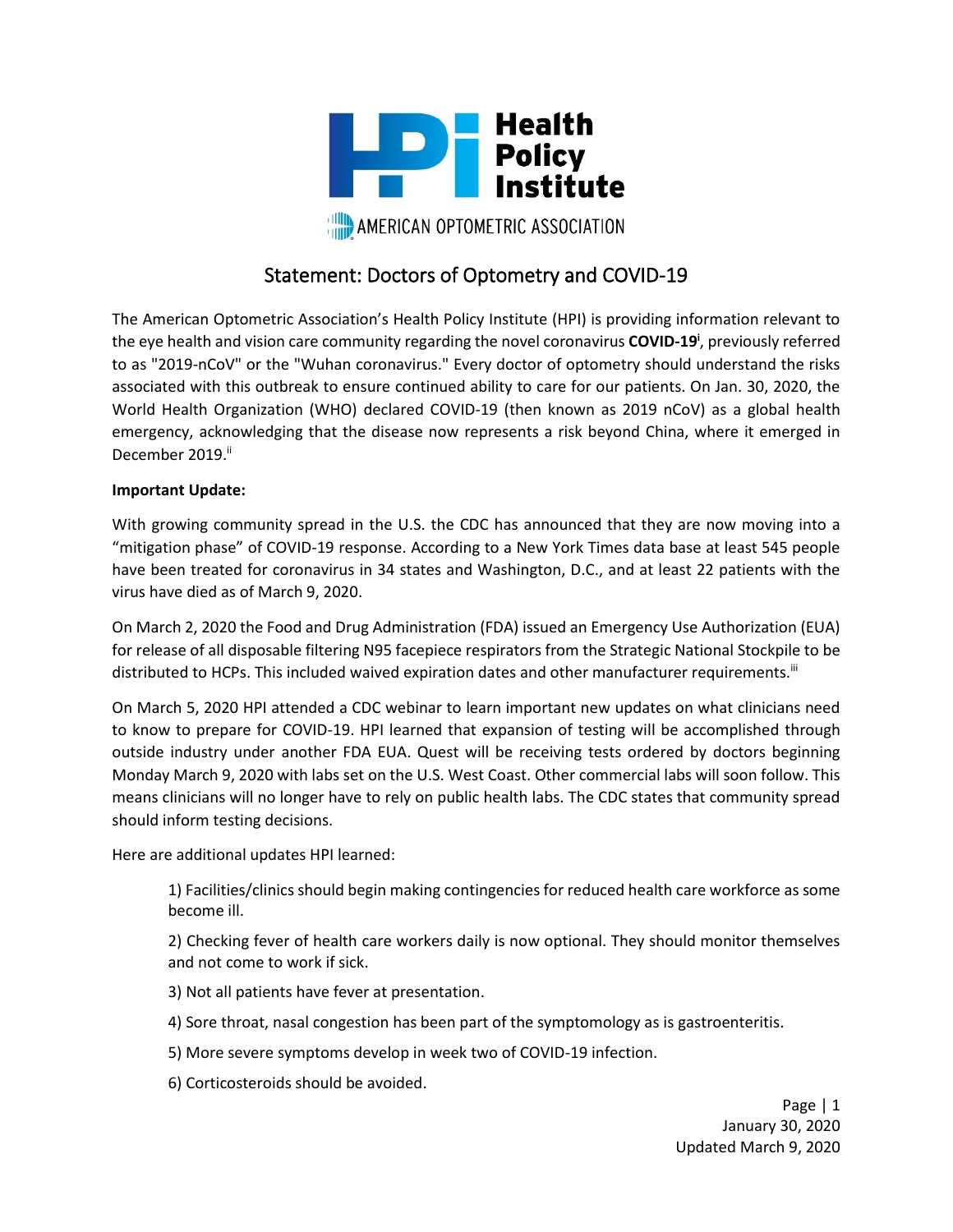7) May use respirators and face masks beyond expiration date.

8) Lymphopenia is very common early in COVID-19 with decreased lymphocytes.

- 9) Place face mask on patients to limit potential source.
- 10) All health care workers are at risk especially now that there is community spread.

The COVID-19 situation is rapidly changing. There is still a great deal of unknows about this virus. Expect that CDC guidance's will change as CDC learns more.

WHO places the risk of COVID-19 on a "Global Level" as "Very High."

On March 2, 2020 WHO reports that more than 88,900 people have been confirmed sickened and 3,043 have died of COVID-19. These global numbers represent a death rate of 3.4 percent. This includes a growing number of cases outside China, now consisting of 8,756 confirmed cases in 68 countries.<sup>iv</sup>

As of February 23, 2020, the U.S. Centers for Disease Control and Prevention (CDC) reports that the potential public health threat posed by COVID-19 is high, both globally and to the United States. $y$ Outbreaks have now occurred in South Korea, Italy and Iran.

CDC notes that widespread transmission of COVID-19 in the United States would translate into large numbers of people needing medical care at the same time. Schools, childcare centers, workplaces, and other places for mass gatherings may experience more absenteeism. Public health and healthcare systems may become overloaded, with elevated rates of hospitalizations and deaths. Other critical infrastructure, such as law enforcement, emergency medical services, and transportation industry may also be affected.<sup>vi</sup>

## *"Front-line healthcare personnel in the United States should be prepared to evaluate patients for COVID-19." vii*

Front-line healthcare personnel will have an increased risk of infection. State and county health and emergency management officials are coordinating efforts across agencies and healthcare providers to ensure preparations for the situation as it evolves. Doctors of optometry are encourage to monitor and become involved with this process.

As of February 10, 2020, information had emerged identifying the conjunctiva as an alleged route of exposure. COVID-19 may enter the body through the eyes and then spread to the whole body through the superficial blood vessels within the conjunctiva. All front-line medical staff should pay attention to eye protection. While a properly fitted N95 face mask may protect against the virus, it may not be effective without concurrent eye protection. CDC guidance now states that standard and transmission-based precautions (i.e., contact and airborne precautions with eye protection) should be used for persons with laboratory-confirmed 2019-nCoV infection. This guidance applies to patients being managed in a hospital in an airborne infection isolation room (AIIR) and to patients being cared for in home isolation.

As of March 2, 2020, CDC reports that there are 12 travel related and four person-to-person spread confirmed cases in the United States. COVID-19 confirmed cases among "persons repatriated to the United States" include three from Wuhan, China and 45 from the Diamond Princess cruise ship.

On February 11, 2020 the AOA Health Policy Institute attended updates by representatives of the White House, Centers for Disease Control and Prevention (CDC) and the National Institutes of Health (NIH). NIH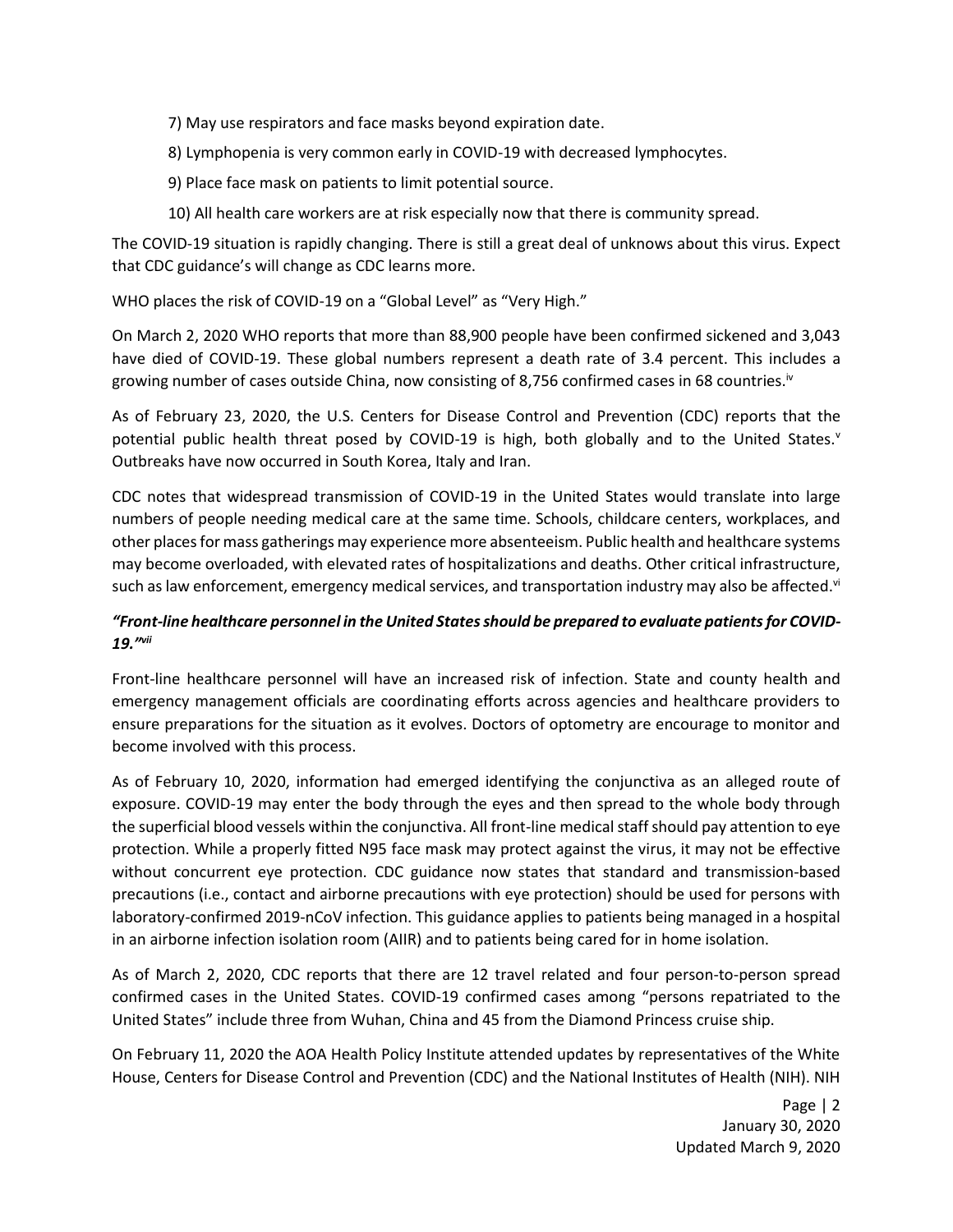expressed caution that death rates might be overestimated, due to the possibility that people infected with the virus but experiencing only mild symptoms might not be reported and measured. The death rate for seasonal influenza is 0.1 percent while the global death rate for the catastrophic 1918 Spanish flu was 3-6 percent. The HPI also learned:

- CDC is in planning stage for a pandemic. These plans if implemented would include "social distancing." Although children appear less susceptible in China, they may only have less severe disease symptoms and still have the disease. Schools may have to close, and individuals may have to prepare for telelearning, tele-work and tele-socializing with decreased mass gatherings (e.g. conferences, concerts, etc.).
- Personal Protection Equipment (PPE) (e.g. face masks) should be reserved now for health care providers and for individuals sickened.
- Individuals incoming to U.S. facilities deemed at risk are being quarantined in a way that makes a 14 day stay protective to the public health.
- There are currently no U.S. drug shortages for drugs being repurposed for COVID-19 treatments. On February 20, 2020 CDC reports working closely with health care systems across the country to reinforce infection control principles and plans for surges of people seeking and requiring care. "We're collaborating with supply chain partners to understand what medical supplies are needed and available."

Preparation for COVID-19 should include government collaboration with professional organizations, hospitals and manufacturers.

## **What doctors of optometry need to know:**

- Apart from the death rate, the secondary attack rate of transmission of a virus is an important number to monitor. This number  $(R_0,$  pronounced R-nought or r-zero) serves as an indicator of how easy the disease spreads from person-to-person, as indicated by its reproductive number, which represents the average number of people who will catch the disease from a single infected person. An outbreak with a reproductive number of below 1.0 will gradually disappear. As of February 10, 2020, the R<sub>0</sub> of COVID-19 has been reported as high as 4.08. Will Preliminary studies had estimated R<sub>0</sub> to be between 1.5 and 3.5. ix x xi Based on these numbers, on average every case of COVID-19 would create three to four new cases.
- Although viral conjunctival infection is usually caused by adenovirus, COVID-19 may cause ocular signs and symptoms, including photophobia, irritation, conjunctival injection and watery discharge. These are predominantly self-limited but may require supportive care. Ocular discharge and tears are a potential source of contamination and the eye is also a route of exposure, so personal protection is required for the patient and care team.
- The following [checklist](https://www.cdc.gov/coronavirus/2019-ncov/downloads/hcp-preparedness-checklist.pdf) highlights key steps for healthcare personnel in preparation for transport and arrival of patients potentially infected with COVID-19.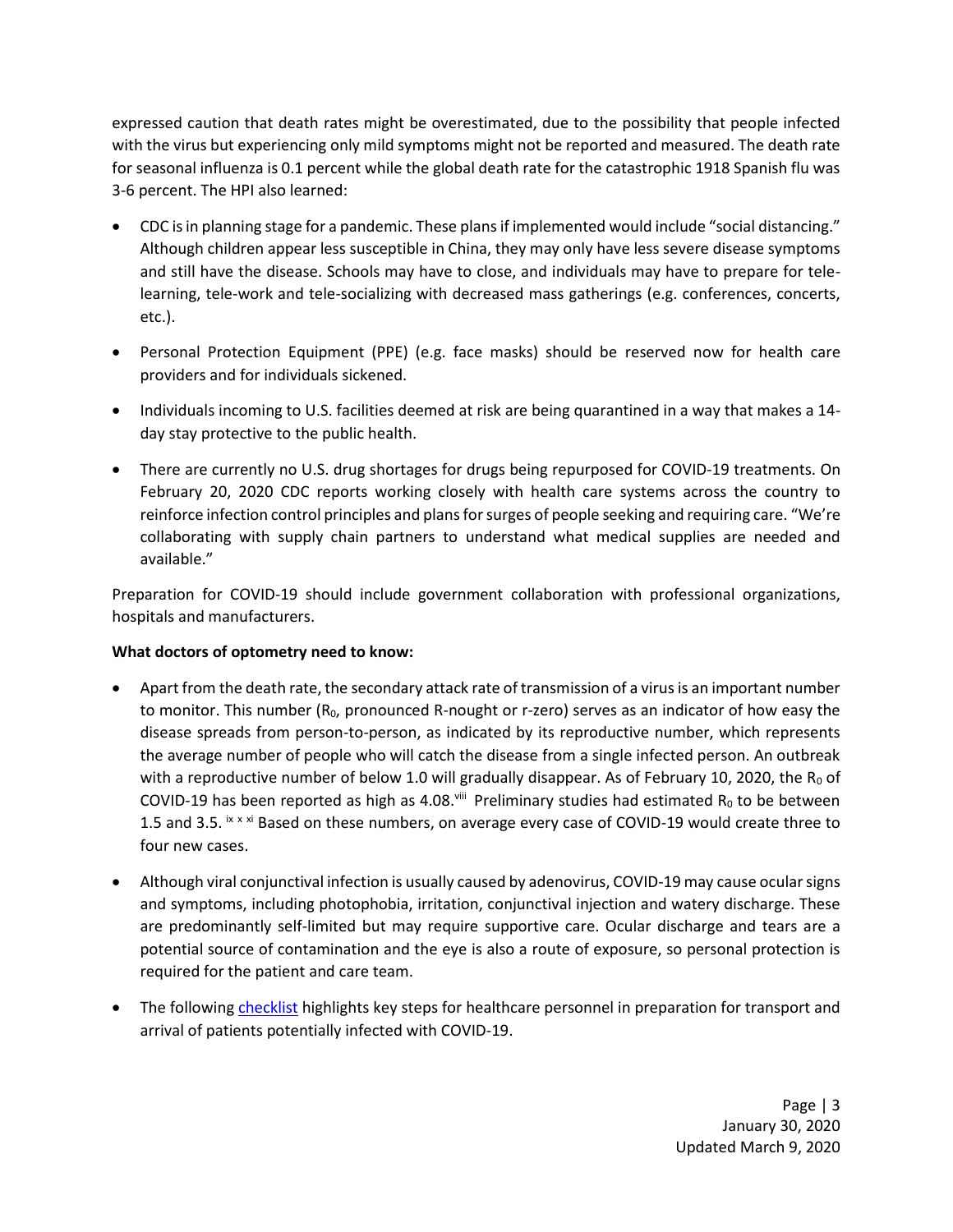When dealing with a patient with an infectious virus, doctors of optometry need to have a clear understanding of the proper protocols to prevent the spread of infection. Vigilance and good hygiene thorough handwashing, using gloves, eye protection, appropriate face mask, disinfecting equipment and other recommendations provided by the CDC—in the office when in contact with bodily fluids, such as tears, can help prevent infection. It is important to proactively reinforce such infection mitigation techniques with doctors and staff, no matter the size of the office setting.<sup>xii</sup>

Be mindful of potential coronavirus activity in the community or region and a doctor in any of the areas currently affected can minimize the risk of exposure by encouraging patients to stay home if they have symptoms of cold, flu or respiratory infections. CDC releases [information regarding the number of cases](https://www.cdc.gov/coronavirus/2019-ncov/cases-in-us.html) and people under investigation, updated regularly on Mondays, Wednesdays, and Fridays. Doctors of optometry should routinely track the progression in the number of suspected and confirmed cases in their state. WHO recommends that the follow-up of contacts of confirmed cases is 14 days.

- Doctors of optometry should plan for basic contingencies. As examples,
	- a. Doctors of optometry can cross-train key staff members so that one person's absence won't derail the practice.
	- b. Doctors of optometry can anticipate manufacturing disruptions and add stock to necessary medical office supplies.
- Staff, family members and friends should be watchful of one another's health and welfare and stand prepared to care for the moderately ill if hospitals become overtaxed. CDC recommendations of what to do if you are sick with coronavirus disease 2019 (COVID-19) can be found [here.](https://www.cdc.gov/coronavirus/2019-ncov/downloads/sick-with-2019-nCoV-fact-sheet.pdf)
- Patients with a mild clinical presentation do not initially require hospitalization. However, clinical signs and symptoms may worsen with progression to lower respiratory tract disease in the second week of illness; all patients should be monitored closely.
- Possible risk factors for progressing to severe illness may include, but are not limited to, older age, and underlying chronic medical conditions such as lung disease, cancer, heart failure, cerebrovascular disease, renal disease, liver disease, diabetes, immunocompromising conditions, and pregnancy.
- Interim guidance for clinicians caring for patients with confirmed 2019 novel coronavirus (2019nCoV) infection has been issued by the CDC and can be found [here.](https://www.cdc.gov/coronavirus/2019-ncov/hcp/clinical-guidance-management-patients.html) This update includes interim guidance for discontinuation of transmission-based precautions and in home isolation.

COVID-19 is of high concern because it is a novel virus, meaning it has never occurred before in humans. Therefore, the oral or injectable vaccine (flu shot) individuals receive each year as part of a plan of protection from influenza (the flu) will not be protective against COVID-19. It is important to note that the virus is transmitted person-to-person through either direct contact or an exchange of bodily fluids.

Global concern has escalated due to the rapid spread of the disease internationally including cases now identified and presenting in the U.S. The CDC believes at this time that symptoms of COVID-19 may appear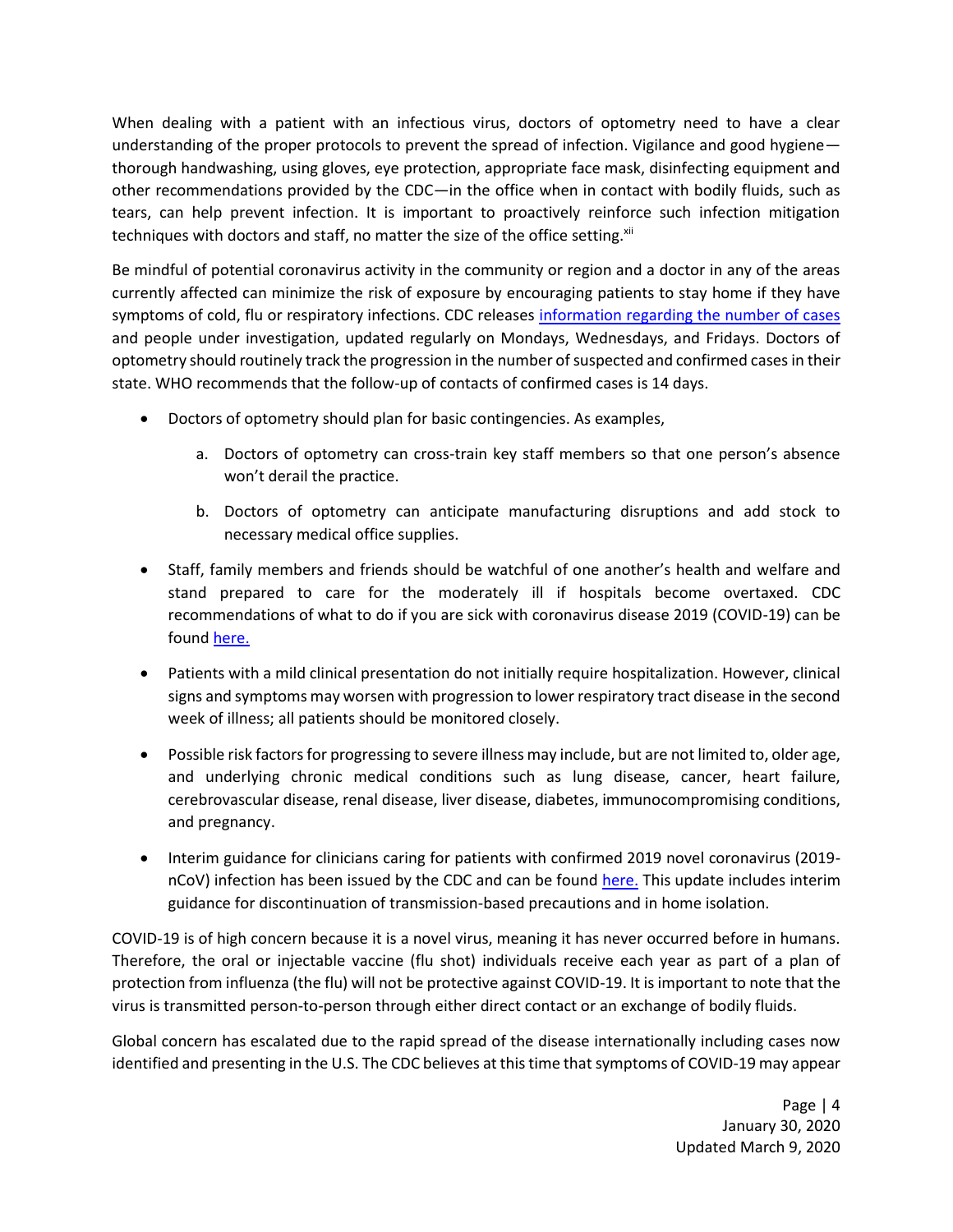in as few as two days or as long as 14 days, with median estimates of 5-6 days after exposure. Evolving information from the CDC on the outbreak can be found here:

## <https://www.cdc.gov/coronavirus/2019-ncov/about/index.html>

Better understanding of the transmissibility and severity of the virus is urgently required to guide other countries on appropriate response measures. The Lancet reports that of the original cohort of 41, 2019 nCoV-infected patients, 49 percent were aged 25–49 years, and 34 percent were aged 50–64 years, and 32 percent were admitted to the ICU because they required high-flow nasal cannula or higher-level oxygen support measures to correct hypoxaemia. Most of the infected patients were men (73 percent); less than half had underlying diseases (32 percent), including diabetes (20 percent), hypertension (15 percent), and cardiovascular disease (15 percent).<sup>xiii</sup>

All health care providers, including doctors of optometry, should be on the lookout for viral symptoms.

Frequently reported signs and symptoms include fever (83-98 percent), cough (46-82 percent), myalgia or fatigue (11-44 percent), and shortness of breath (31 percent) at illness onset. Sore throat has also been reported in some patients early in the clinical course. Less commonly reported symptoms include sputum production, headache, hemoptysis, and diarrhea. Some patients have experienced gastrointestinal symptoms such as diarrhea and nausea prior to developing fever and lower respiratory tract signs and symptoms. The fever course among patients with COVID-19 infection is not fully understood; it may be prolonged and intermittent.

For any patient meeting criteria for evaluation for COVID-19, clinicians are encouraged to obtain a detailed travel history to establish a medical risk profile and to contact and collaborate with their state or local health department. Guidance for health care professionals can be found here:

### <https://www.cdc.gov/coronavirus/2019-nCoV/hcp/clinical-criteria.html>

The CDC 2019 novel coronavirus test is intended for use with upper and lower respiratory specimens collected from people who meet [CDC criteria for 2019-nCoV testing.](https://t.emailupdates.cdc.gov/r/?id=h8fa9804,488f0f2,4894a2d) The test uses a technology that can provide results in four hours from initial sample processing to result.

Information on specimen collection, handling, and storage is available at: Real-Time RT-PCR Panel for [Detection 2019-Novel Coronavirus.](https://www.cdc.gov/coronavirus/2019-ncov/lab/rt-pcr-detection-instructions.html)

In addition, the WHO has advice on how individuals can protect themselves and those around them from contracting the virus. Information can be found here:

### <https://www.who.int/emergencies/diseases/novel-coronavirus-2019/advice-for-public>

As discussed above, this information is evolving as public health organizations track and learn more about the spreading COVID-19 coronavirus. It is important to monitor for changes in information from [CDC](https://www.cdc.gov/coronavirus/2019-ncov/index.html) and [WHO](https://www.who.int/health-topics/coronavirus) to best protect against infection.